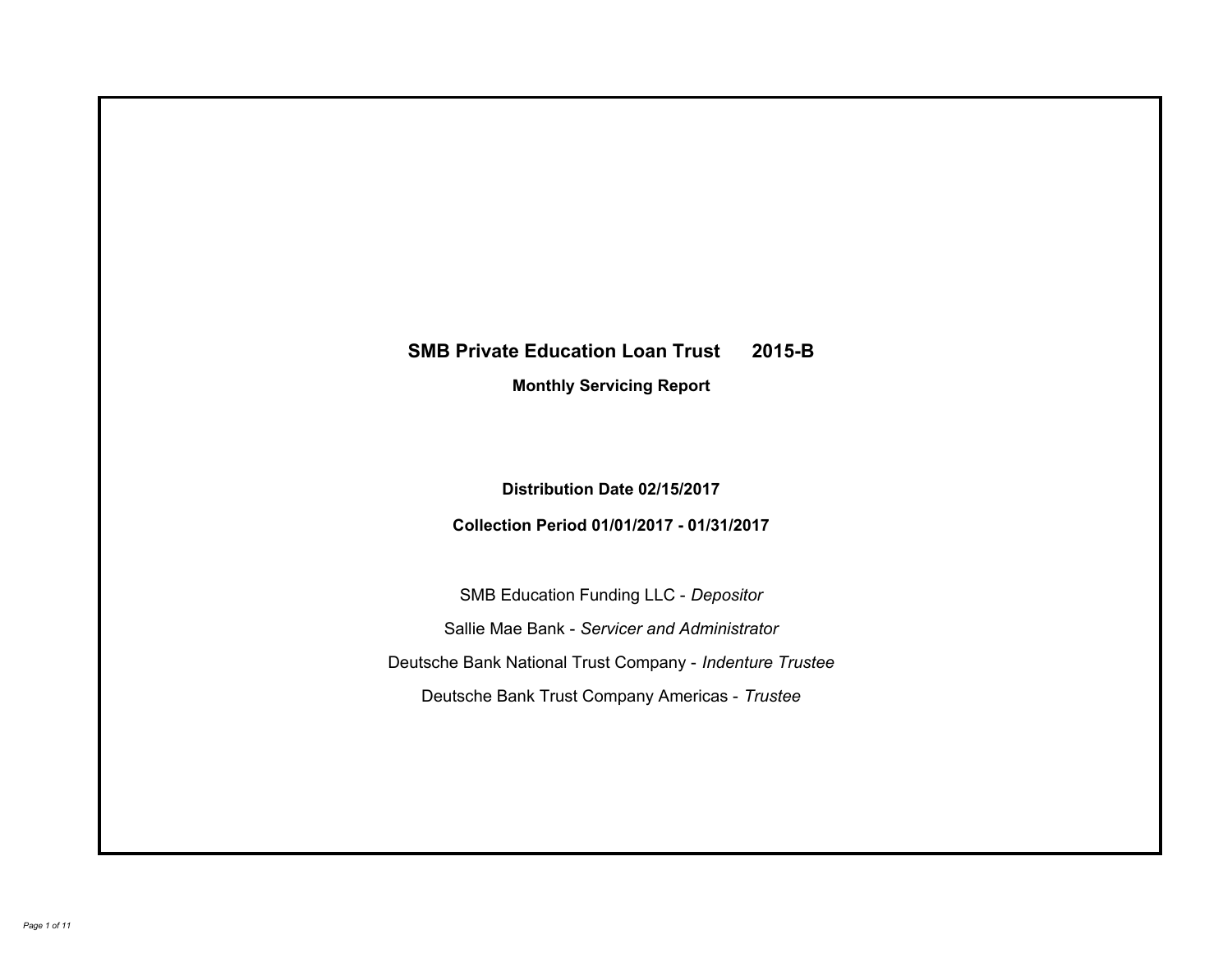A

| А | <b>Student Loan Portfolio Characteristics</b> |                                                 | <b>Settlement Date</b><br>07/30/2015 | 12/31/2016            | 01/31/2017            |
|---|-----------------------------------------------|-------------------------------------------------|--------------------------------------|-----------------------|-----------------------|
|   | <b>Principal Balance</b>                      |                                                 | \$700,964,388.29                     | \$625,786,150.32      | \$617,411,042.01      |
|   | Interest to be Capitalized Balance            |                                                 | 42,430,107.89                        | 37,363,358.08         | 37,968,174.17         |
|   | Pool Balance                                  |                                                 | \$743,394,496.18                     | \$663,149,508.40      | \$655,379,216.18      |
|   | Weighted Average Coupon (WAC)                 |                                                 |                                      |                       |                       |
|   |                                               | WAC1 (Contractual Interest Rate on the Loan)    | 8.20%                                | 8.64%                 | 8.64%                 |
|   |                                               | WAC2 (Average of Applicable Interest Rate)      | 8.18%                                | 8.61%                 | 8.60%                 |
|   |                                               | WAC3 (Average of Actual Interest Rate)          | 8.13%                                | 8.53%                 | 8.53%                 |
|   | Weighted Average Remaining Term               |                                                 | 128.84                               | 122.29                | 121.84                |
|   | Number of Loans                               |                                                 | 63,899                               | 57,210                | 56,621                |
|   | Number of Borrowers<br>Pool Factor            |                                                 | 43,918                               | 38,765<br>0.892055983 | 38,407<br>0.881603536 |
|   |                                               | Since Issued Total Constant Prepayment Rate (1) |                                      | 6.34%                 | 6.59%                 |
|   |                                               |                                                 |                                      |                       |                       |
|   | <b>Debt Securities</b>                        | Cusip/Isin                                      | 01/17/2017                           |                       | 02/15/2017            |
|   | A1                                            | 78448QAA6                                       | \$94,389,767.73                      |                       | \$84,454,969.52       |
|   | A <sub>2</sub> A                              | 78448QAB4                                       | \$192,000,000.00                     |                       | \$192,000,000.00      |
|   | A2B                                           | 78448QAC2                                       | \$90,000,000.00                      |                       | \$90,000,000.00       |
|   | A <sub>3</sub>                                | 78448QAD0                                       | \$75,000,000.00                      |                       | \$75,000,000.00       |
|   | В                                             | 78448QAE8                                       | \$70,000,000.00                      |                       | \$70,000,000.00       |
|   | C                                             | 78448QAF5                                       | \$50,000,000.00                      |                       | \$50,000,000.00       |
|   |                                               |                                                 |                                      |                       |                       |
| C | <b>Certificates</b>                           | <b>Cusip/Isin</b>                               | 01/17/2017                           |                       | 02/15/2017            |
|   | Residual                                      | 78448Q108                                       | \$100,000.00                         |                       | \$100,000.00          |
|   |                                               |                                                 |                                      |                       |                       |
| D | <b>Account Balances</b>                       |                                                 | 01/17/2017                           |                       | 02/15/2017            |

| E | <b>Asset / Liability</b>               | 01/17/2017       | 02/15/2017       |
|---|----------------------------------------|------------------|------------------|
|   | Overcollateralization Percentage       | 13.84%           | 14.33%           |
|   | Specified Overcollateralization Amount | \$198,944,852.52 | \$196,613,764.85 |
|   | Actual Overcollateralization Amount    | \$91,759,740.67  | \$93,924,246.66  |

Reserve Account Balance \$1,896,081.00 \$1,896,081.00 \$1,896,081.00 \$1,896,081.00 \$1,896,081.00

\$ 1,896,081.00

(1) Since Issued Total CPR calculations found in monthly servicing reports issued on or prior to September 15, 2015 originally included loans that were removed from the pool by the sponsor because they became ineligible for the pool between the cut-off date and settlement date. On October 5, 2015, Since Issued Total CPR calculations were revised to exclude these loans and all prior monthly servicing reports were restated. For additional information, see 'Since Issued CPR Methodology' found on page 11 of this report.

C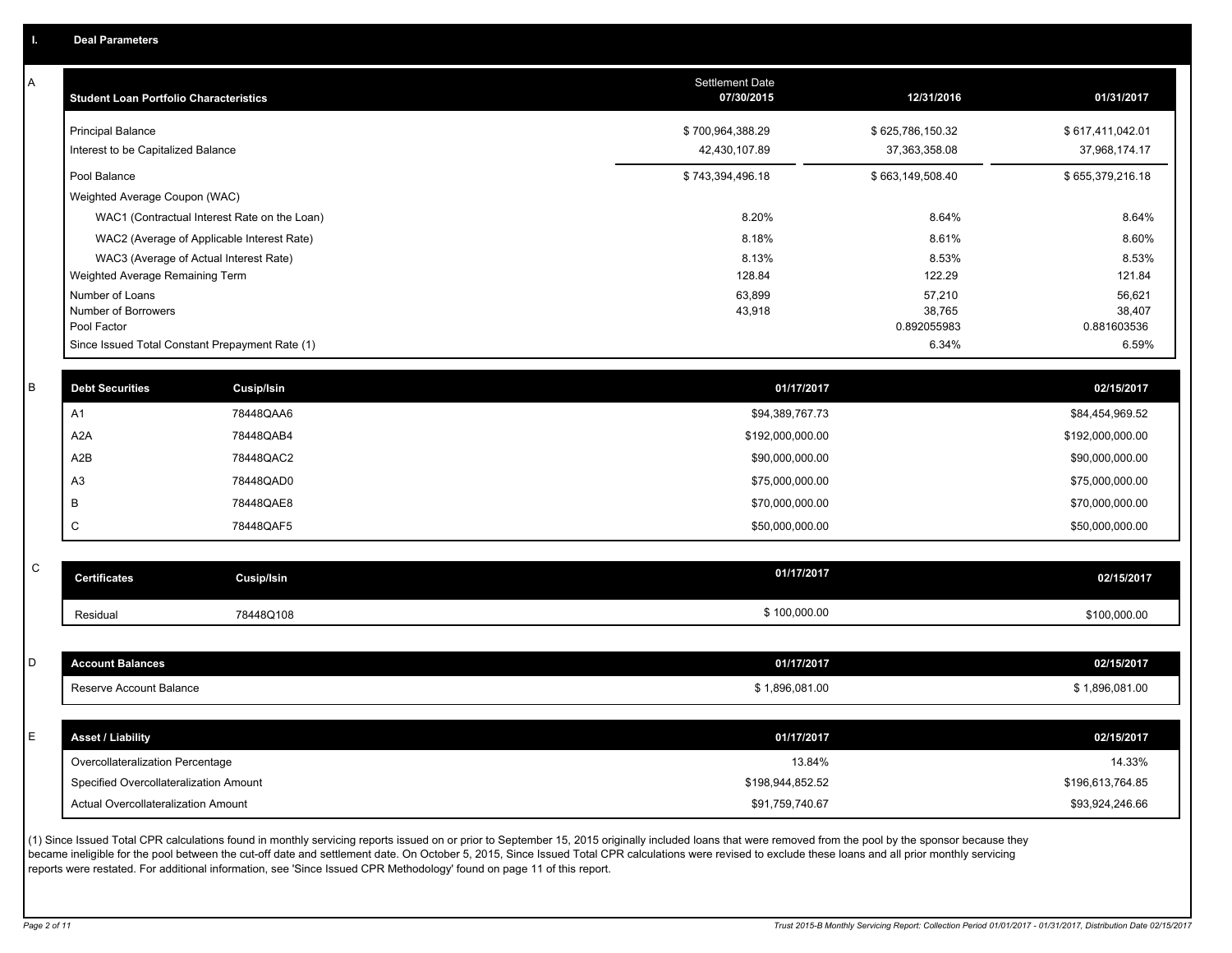# **II. 2015-B Trust Activity 01/01/2017 through 01/31/2017**

| Α | <b>Student Loan Principal Receipts</b>                           |                 |
|---|------------------------------------------------------------------|-----------------|
|   | <b>Borrower Principal</b>                                        | 8,768,464.20    |
|   | <b>Consolidation Activity Principal</b>                          | 0.00            |
|   | Seller Principal Reimbursement                                   | 786.95          |
|   | Servicer Principal Reimbursement                                 | 0.00            |
|   | Delinquent Principal Purchases by Servicer                       | 0.00            |
|   | Other Principal Deposits                                         | 0.00            |
|   | <b>Total Principal Receipts</b>                                  | \$8,769,251.15  |
| В | <b>Student Loan Interest Receipts</b>                            |                 |
|   | Borrower Interest                                                | 2,836,017.59    |
|   | <b>Consolidation Activity Interest</b>                           | 0.00            |
|   | Seller Interest Reimbursement                                    | 0.00            |
|   | Servicer Interest Reimbursement                                  | 0.00            |
|   | Delinquent Interest Purchases by Servicer                        | 0.00            |
|   | Other Interest Deposits                                          | 0.00            |
|   | <b>Total Interest Receipts</b>                                   | \$2,836,017.59  |
| С | <b>Recoveries on Realized Losses</b>                             | \$25,290.83     |
| D | <b>Investment Income</b>                                         | \$5,170.70      |
| Е | <b>Funds Borrowed from Next Collection Period</b>                | \$0.00          |
| F | <b>Funds Repaid from Prior Collection Period</b>                 | \$0.00          |
| G | Loan Sale or Purchase Proceeds                                   | \$0.00          |
| н | Initial Deposits to Distribution Account                         | \$0.00          |
|   | <b>Excess Transferred from Other Accounts</b>                    | \$0.00          |
| J | <b>Borrower Benefit Reimbursements</b>                           | \$0.00          |
| Κ | <b>Other Deposits</b>                                            | \$0.00          |
| L | <b>Other Fees Collected</b>                                      | \$0.00          |
| М | <b>AVAILABLE FUNDS</b>                                           | \$11,635,730.27 |
| N | Non-Cash Principal Activity During Collection Period             | \$394,142.84    |
| O | Aggregate Purchased Amounts by the Depositor, Servicer or Seller | \$0.00          |
| P | Aggregate Loan Substitutions                                     | \$0.00          |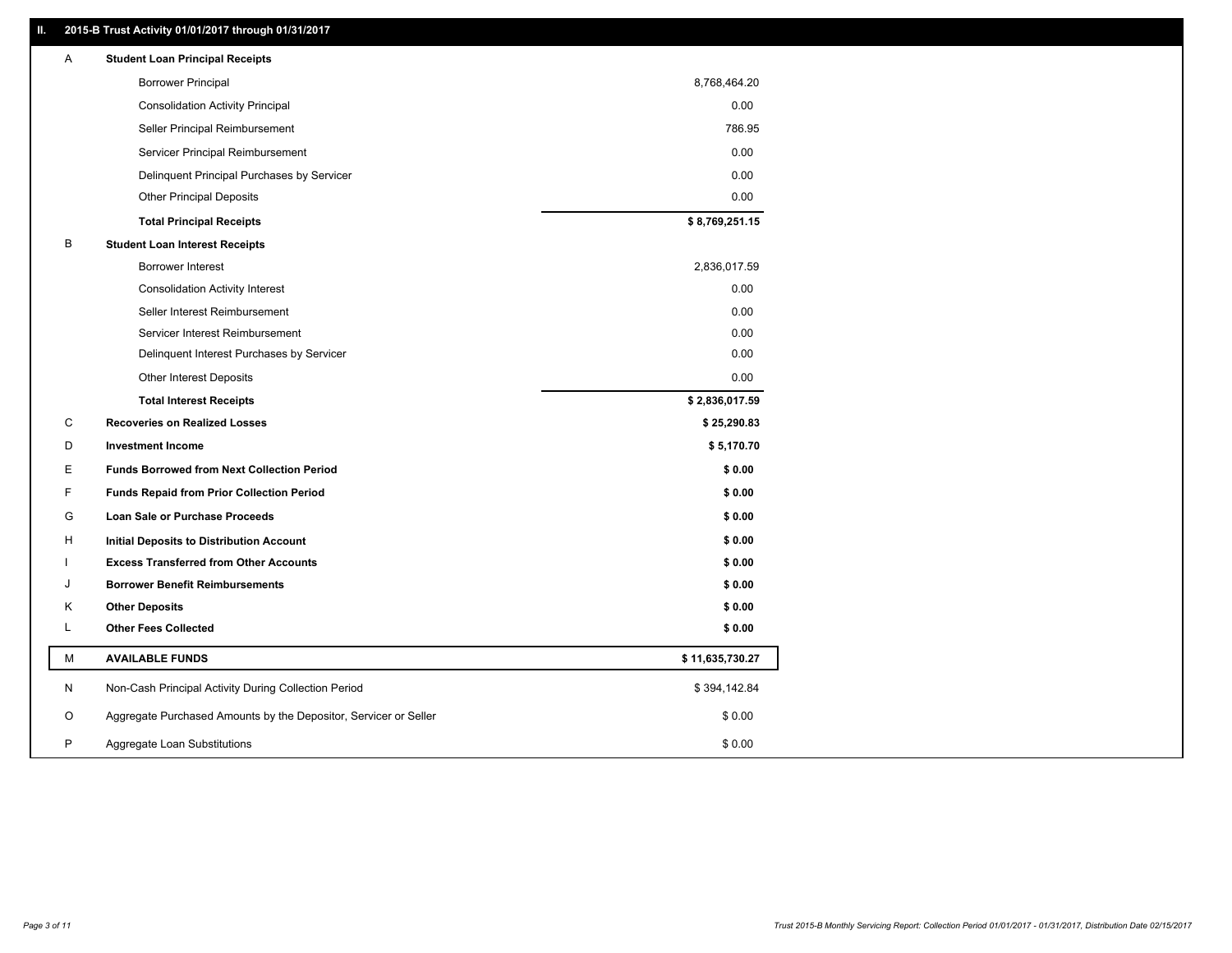|                   |                       |                          |         |                  | <b>Loans by Repayment Status</b> |                            |                          |         |                  |                |                            |
|-------------------|-----------------------|--------------------------|---------|------------------|----------------------------------|----------------------------|--------------------------|---------|------------------|----------------|----------------------------|
|                   |                       |                          |         | 01/31/2017       |                                  |                            |                          |         | 12/31/2016       |                |                            |
|                   |                       | <b>Wtd Avg</b><br>Coupon | # Loans | Principal        | % of Principal                   | % of Loans in<br>Repay (1) | <b>Wtd Avg</b><br>Coupon | # Loans | Principal        | % of Principal | % of Loans in<br>Repay (1) |
| INTERIM:          | IN SCHOOL             | 9.45%                    | 7,213   | \$99,429,849.04  | 15.171%                          | $-$ %                      | 9.42%                    | 7,753   | \$105,982,527.93 | 15.982%        | $-$ %                      |
|                   | GRACE                 | 9.17%                    | 1,814   | \$23,625,541.64  | 3.605%                           | $-$ %                      | 9.25%                    | 1,430   | \$18,474,666.90  | 2.786%         | $-$ %                      |
|                   | <b>DEFERMENT</b>      | 9.34%                    | 2,544   | \$28,898,020.49  | 4.409%                           | $-$ %                      | 9.34%                    | 2,459   | \$27,777,823.80  | 4.189%         | $-$ %                      |
| <b>REPAYMENT:</b> | <b>CURRENT</b>        | 8.23%                    | 42,041  | \$463,380,903.56 | 70.704%                          | 92.046%                    | 8.24%                    | 42,917  | \$475,238,514.38 | 71.664%        | 93.017%                    |
|                   | 31-60 DAYS DELINQUENT | 9.02%                    | 817     | \$9,946,191.44   | 1.518%                           | 1.976%                     | 8.91%                    | 745     | \$8,573,901.68   | 1.293%         | 1.678%                     |
|                   | 61-90 DAYS DELINQUENT | 8.74%                    | 335     | \$4,036,136.28   | 0.616%                           | 0.802%                     | 8.55%                    | 251     | \$3,520,900.33   | 0.531%         | 0.689%                     |
|                   | > 90 DAYS DELINQUENT  | 8.96%                    | 119     | \$1,396,033.43   | 0.213%                           | 0.277%                     | 9.43%                    | 131     | \$1,219,341.18   | 0.184%         | 0.239%                     |
|                   | <b>FORBEARANCE</b>    | 8.68%                    | 1,738   | \$24,666,540.30  | 3.764%                           | 4.900%                     | 8.71%                    | 1,524   | \$22,361,832.20  | 3.372%         | 4.377%                     |
| <b>TOTAL</b>      |                       |                          | 56,621  | \$655,379,216.18 | 100.00%                          | 100.00%                    |                          | 57,210  | \$663,149,508.40 | 100.00%        | 100.00%                    |

Percentages may not total 100% due to rounding \*

1 Loans classified in "Repayment" include any loan for which interim interest only, \$25 fixed payments or full principal and interest payments are due.

|                |                                                                                                                             |                          |         |                  | <b>Loans by Borrower Status</b> |                                |                   |         |                  |                |                                |
|----------------|-----------------------------------------------------------------------------------------------------------------------------|--------------------------|---------|------------------|---------------------------------|--------------------------------|-------------------|---------|------------------|----------------|--------------------------------|
|                |                                                                                                                             |                          |         | 01/31/2017       |                                 |                                |                   |         | 12/31/2016       |                |                                |
|                |                                                                                                                             | <b>Wtd Avg</b><br>Coupon | # Loans | Principal        | % of Principal                  | % of Loans in<br>P&I Repay (2) | Wtd Avg<br>Coupon | # Loans | Principal        | % of Principal | % of Loans in<br>P&I Repay (2) |
| INTERIM:       | IN SCHOOL                                                                                                                   | 8.91%                    | 15,347  | \$211,998,217.99 | 32.347%                         | $-$ %                          | 8.89%             | 16,273  | \$223,247,202.60 | 33.665%        | $-$ %                          |
|                | <b>GRACE</b>                                                                                                                | 8.72%                    | 3,427   | \$45,399,245.49  | 6.927%                          | $-$ %                          | 8.68%             | 2,748   | \$37,252,649.69  | 5.618%         | $-$ %                          |
|                | <b>DEFERMENT</b>                                                                                                            | 8.94%                    | 4,753   | \$52,610,336.13  | 8.027%                          | $-$ %                          | 8.94%             | 4,641   | \$51,169,329.57  | 7.716%         | $-$ %                          |
| P&I REPAYMENT: | <b>CURRENT</b>                                                                                                              | 8.14%                    | 30,192  | \$306,450,358.70 | 46.759%                         | 88.731%                        | 8.18%             | 31,015  | \$317,292,955.71 | 47.846%        | 90.273%                        |
|                | 31-60 DAYS DELINQUENT                                                                                                       | 9.00%                    | 744     | \$9,205,333.55   | 1.405%                          | 2.665%                         | 8.83%             | 651     | \$7,441,715.27   | 1.122%         | 2.117%                         |
|                | 61-90 DAYS DELINQUENT                                                                                                       | 8.69%                    | 304     | \$3,674,991.88   | 0.561%                          | 1.064%                         | 8.50%             | 232     | \$3,223,884.49   | 0.486%         | 0.917%                         |
|                | > 90 DAYS DELINQUENT                                                                                                        | 8.97%                    | 116     | \$1,374,192.14   | 0.210%                          | 0.398%                         | 9.47%             | 126     | \$1,159,938.87   | 0.175%         | 0.330%                         |
|                | FORBEARANCE                                                                                                                 | 8.68%                    | 1,738   | \$24,666,540.30  | 3.764%                          | 7.142%                         | 8.71%             | 1,524   | \$22,361,832.20  | 3.372%         | 6.362%                         |
| <b>TOTAL</b>   |                                                                                                                             |                          | 56,621  | \$655,379,216.18 | 100.00%                         | 100.00%                        |                   | 57,210  | \$663,149,508.40 | 100.00%        | 100.00%                        |
| *              | Percentages may not total 100% due to rounding                                                                              |                          |         |                  |                                 |                                |                   |         |                  |                |                                |
|                | 2 Loans classified in "P&I Renayment" includes only those loans for which scheduled principal and interest payments are due |                          |         |                  |                                 |                                |                   |         |                  |                |                                |

2 Loans classified in "P&I Repayment" includes only those loans for which scheduled principal and interest payments are due.

WAC reflects WAC3 To conform with company standard reporting these sections now include Princial and Interest Accrued to Capitalize.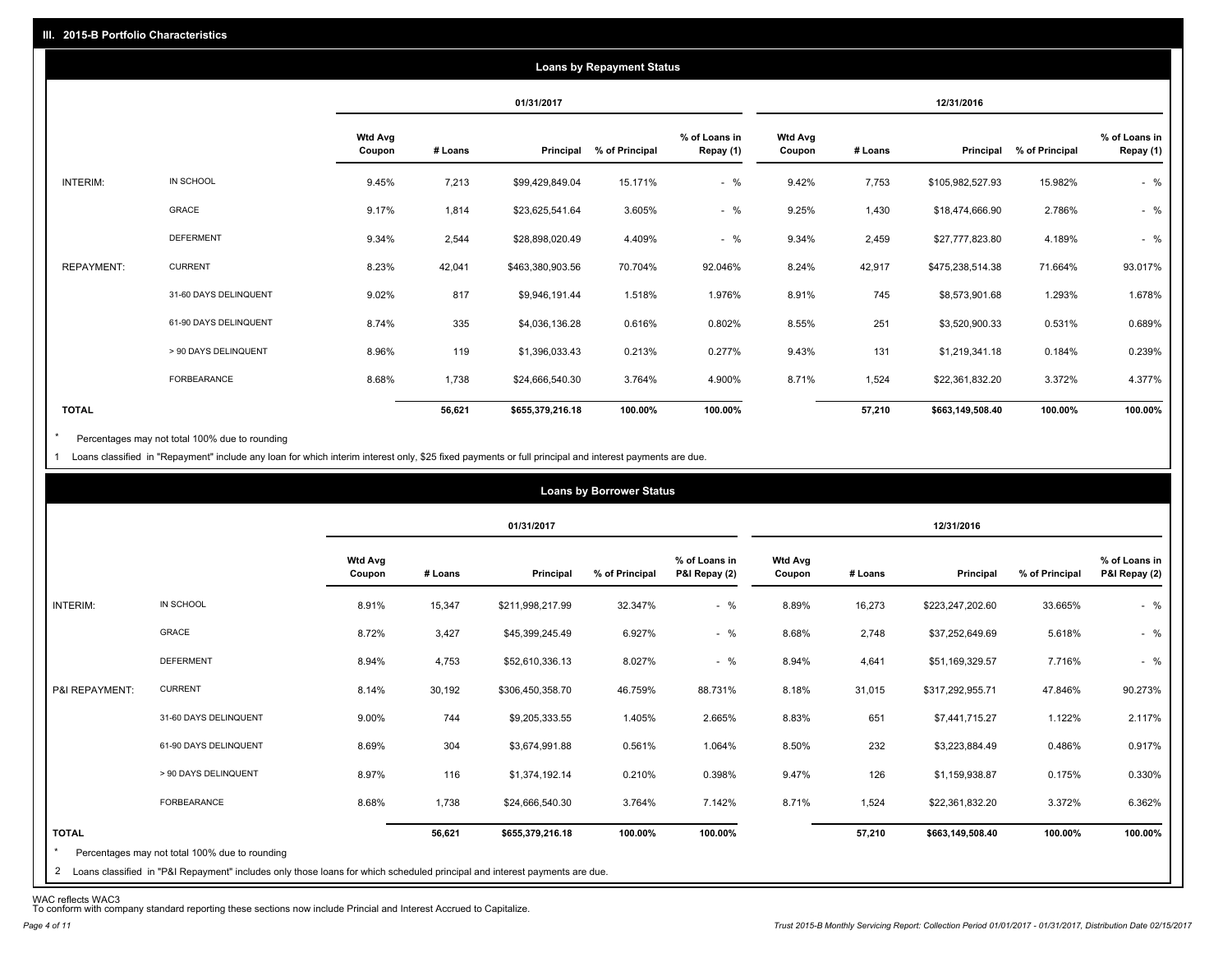|                                                                                                  | 1/31/2017        | 12/31/2016       |
|--------------------------------------------------------------------------------------------------|------------------|------------------|
| Pool Balance                                                                                     | \$655,379,216.18 | \$663,149,508.40 |
| Total # Loans                                                                                    | 56,621           | 57,210           |
| Total # Borrowers                                                                                | 38,407           | 38,765           |
| Weighted Average Coupon                                                                          | 8.60%            | 8.61%            |
| Weighted Average Remaining Term                                                                  | 121.84           | 122.29           |
| Percent of Pool - Cosigned                                                                       | 92.3%            | 92.3%            |
| Percent of Pool - Non Cosigned                                                                   | 7.7%             | 7.7%             |
| Borrower Interest Accrued for Period                                                             | \$4,473,964.31   | \$4,419,013.92   |
| <b>Outstanding Borrower Interest Accrued</b>                                                     | \$41,059,287.58  | \$40,430,447.88  |
| Gross Principal Realized Loss - Periodic                                                         | \$572,162.92     | \$659,650.58     |
| Gross Principal Realized Loss - Cumulative                                                       | \$8,214,368.65   | \$7,642,205.73   |
| Recoveries on Realized Losses - Periodic                                                         | \$25,290.83      | \$11,950.22      |
| Recoveries on Realized Losses - Cumulative                                                       | \$330,366.60     | \$305,075.77     |
| Net Losses - Periodic                                                                            | \$546,872.09     | \$647,700.36     |
| Net Losses - Cumulative                                                                          | \$7,884,002.05   | \$7,337,129.96   |
| Non-Cash Principal Activity - Capitalized Interest                                               | \$968,583.79     | \$4,738,598.77   |
| Since Issued Total Constant Prepayment Rate (CPR) (1)                                            | 6.59%            | 6.34%            |
| <b>Loan Substitutions</b>                                                                        | \$0.00           | \$0.00           |
| <b>Cumulative Loan Substitutions</b>                                                             | \$0.00           | \$0.00           |
| <b>Unpaid Servicing Fees</b>                                                                     | \$0.00           | \$0.00           |
| <b>Unpaid Administration Fees</b>                                                                | \$0.00           | \$0.00           |
| <b>Unpaid Carryover Servicing Fees</b>                                                           | \$0.00           | \$0.00           |
| Note Interest Shortfall                                                                          | \$0.00           | \$0.00           |
| Loans in Modification                                                                            | \$12,878,905.00  | \$12,276,999.69  |
| % of Loans in Modification as a % of Loans in Repayment (P&I)                                    | 3.73%            | 3.50%            |
|                                                                                                  |                  |                  |
|                                                                                                  |                  |                  |
| % Annualized Gross Principal Realized Loss - Periodic as a %<br>of Loans in Repayment (P&I) * 12 | 1.99%            | 2.25%            |
| % Gross Principal Realized Loss - Cumulative as a % of<br>Original Pool Balance                  | 1.10%            | 1.03%            |

(1) Since Issued Total CPR calculations found in monthly servicing reports issued on or prior to September 15, 2015 originally included loans that were removed from the pool by the sponsor because they became ineligible for the pool between the cut-off date and settlement date. On October 5, 2015, Since Issued Total CPR calculations were revised to exclude these loans and all prior monthly servicing reports were restated. For additional information, see 'Since Issued CPR Methodology' found on page 11 of this report.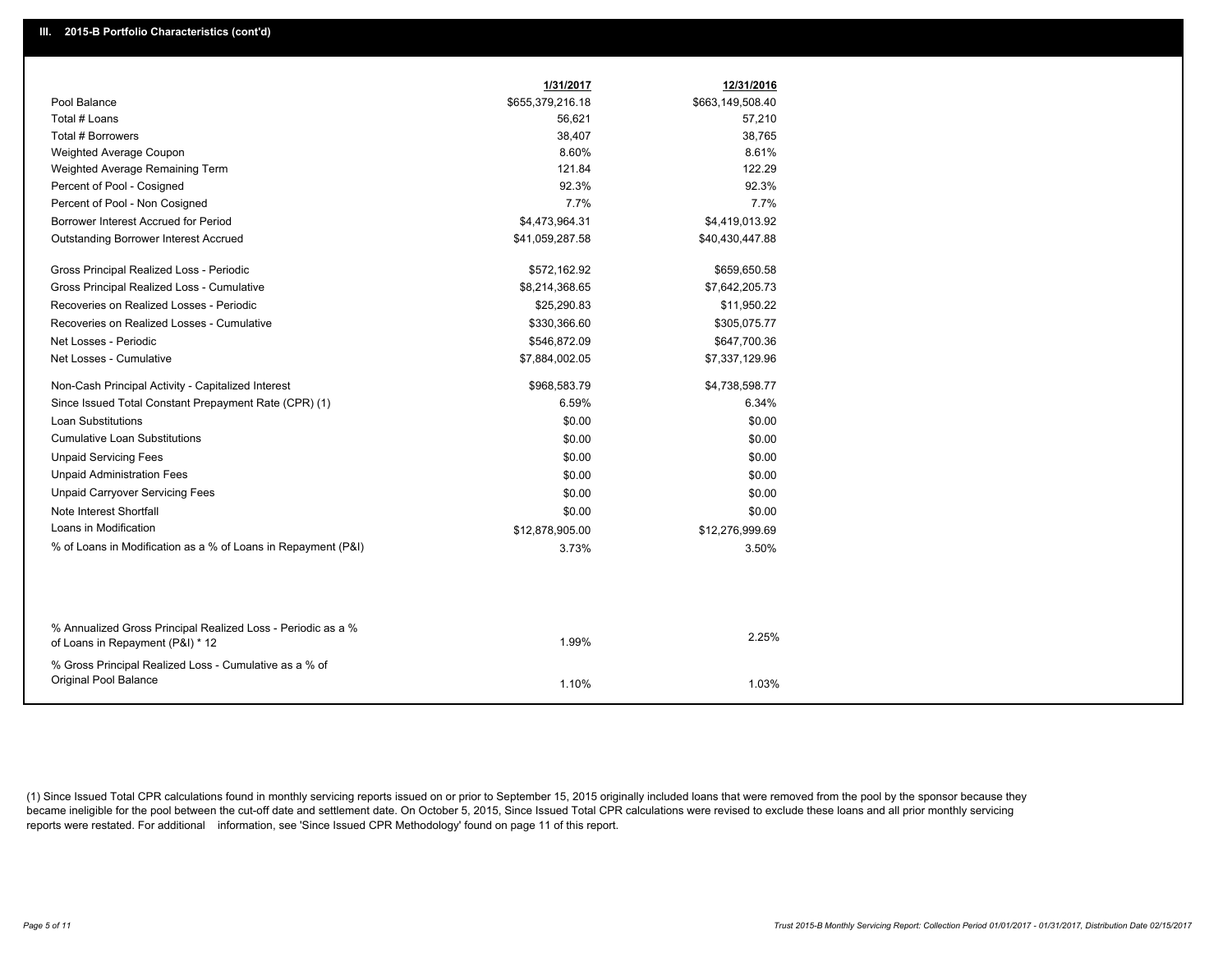#### **Loan Program**  A

|                                    | Weighted<br><b>Average Coupon</b> | # LOANS     | <b>\$ AMOUNT</b> | % *       |
|------------------------------------|-----------------------------------|-------------|------------------|-----------|
| - Smart Option Interest-Only Loans | 7.35%                             | 12,373      | \$117,820,154.34 | 17.977%   |
| - Smart Option Fixed Pay Loans     | 8.51%                             | 15,613      | \$208,327,524.18 | 31.787%   |
| - Smart Option Deferred Loans      | 8.97%                             | 28.635      | \$329,231,537.66 | 50.235%   |
| - Other Loan Programs              | $0.00\%$                          | $\mathbf 0$ | \$0.00           | $0.000\%$ |
| <b>Total</b>                       | 8.53%                             | 56,621      | \$655,379,216.18 | 100.000%  |

\* Percentages may not total 100% due to rounding

B

C

**Index Type**

|                       | Weighted<br><b>Average Coupon</b> | # LOANS | <b>\$ AMOUNT</b> | $%$ *     |
|-----------------------|-----------------------------------|---------|------------------|-----------|
| - Fixed Rate Loans    | 9.08%                             | 10,070  | \$132,634,443.02 | 20.238%   |
| - LIBOR Indexed Loans | 8.39%                             | 46.551  | \$522,744,773.16 | 79.762%   |
| - Other Index Rates   | $0.00\%$                          | 0       | \$0.00           | $0.000\%$ |
| Total                 | 8.53%                             | 56,621  | \$655,379,216.18 | 100.000%  |

\* Percentages may not total 100% due to rounding

# **Weighted Average Recent FICO**

| 3,809<br>3,362<br>6,705<br>13,161 | \$37,772,194.78<br>\$36,580,696.84<br>\$75,961,464.47<br>\$153,820,648.07 | 5.763%<br>5.582%<br>11.590% |
|-----------------------------------|---------------------------------------------------------------------------|-----------------------------|
|                                   |                                                                           |                             |
|                                   |                                                                           |                             |
|                                   |                                                                           |                             |
|                                   |                                                                           | 23.470%                     |
| 29,573                            | \$351,087,426.16                                                          | 53.570%                     |
| 11                                | \$156,785.86                                                              | 0.024%                      |
| 56,621                            | \$655,379,216.18                                                          | 100.000%                    |
|                                   |                                                                           |                             |

WAC reflects WAC3 To conform with company standard reporting these sections now include Princial and Interest Accrued to Capitalize.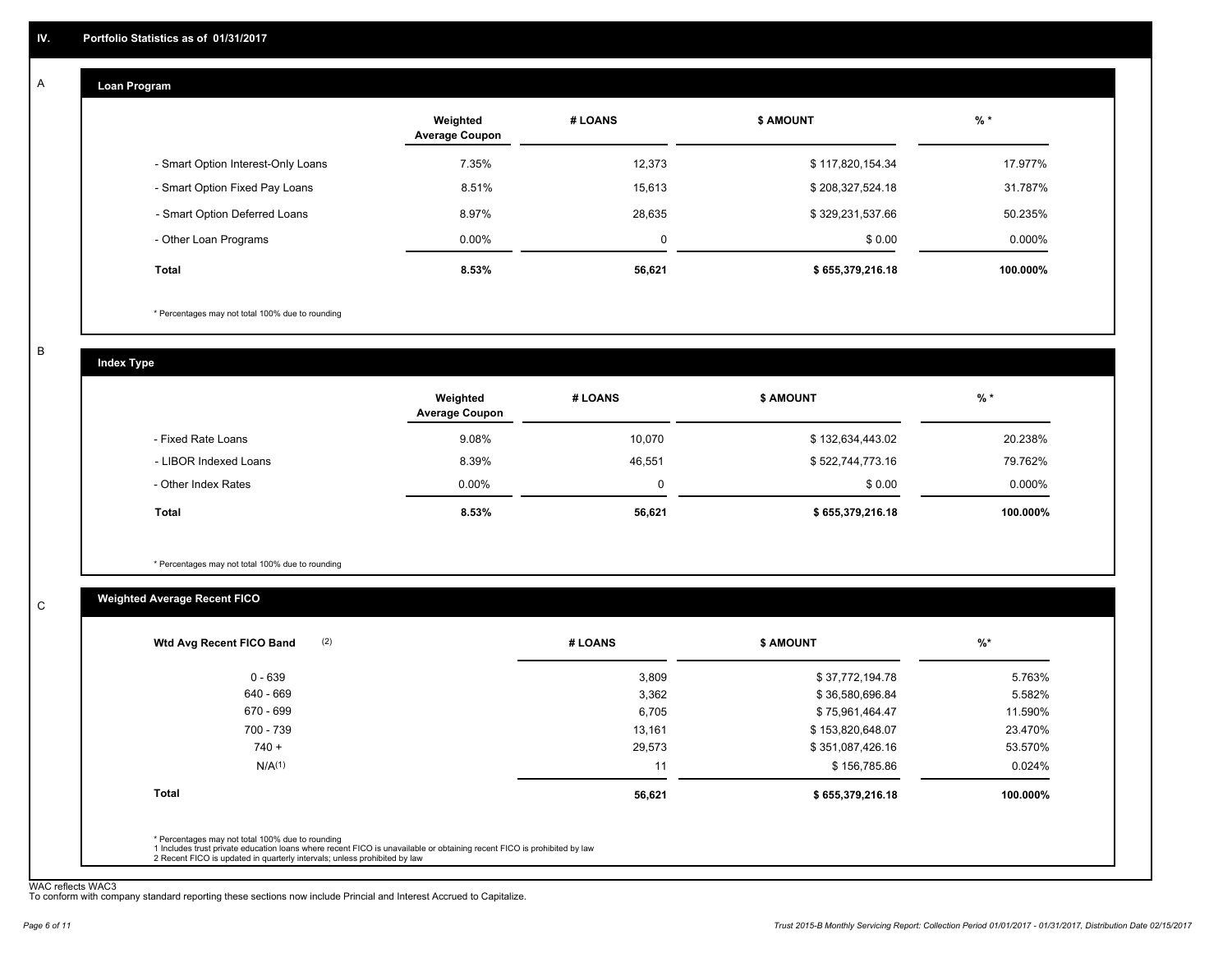| ۷. | 2015-B Reserve Account and Principal Distribution Calculations                                 |                  |  |
|----|------------------------------------------------------------------------------------------------|------------------|--|
| А. | <b>Reserve Account</b>                                                                         |                  |  |
|    | Specified Reserve Account Balance                                                              | \$1,896,081.00   |  |
|    | Actual Reserve Account Balance                                                                 | \$1,896,081.00   |  |
| В. | <b>Principal Distribution Amount</b>                                                           |                  |  |
|    | Class A Notes Outstanding<br>i.                                                                | \$451,389,767.73 |  |
|    | Pool Balance<br>ii.                                                                            | \$655,379,216.18 |  |
|    | iii.<br>First Priority Principal Distribution Amount (i - ii)                                  | \$0.00           |  |
|    |                                                                                                |                  |  |
|    | Class A and B Notes Outstanding<br>iv.                                                         | \$521,389,767.73 |  |
|    | First Priority Principal Distribution Amount<br>v.                                             | \$0.00           |  |
|    | Pool Balance<br>vi.                                                                            | \$655,379,216.18 |  |
|    | Specified Overcollateralization Amount<br>vii.                                                 | \$196,613,764.85 |  |
|    | Available Funds (after payment of waterfall items A through H)<br>viii.                        | \$0.00           |  |
|    | <b>Class C Notes Outstanding</b><br>ix.                                                        | \$50,000,000.00  |  |
|    | Regular Principal Distribution Amount (if (iv > 0, (iv - v) - (vi - vii), min(viii, ix))<br>x. | \$62,624,316.40  |  |
|    | Pool Balance<br>xi.                                                                            | \$655,379,216.18 |  |
|    | 10% of Initial Pool Balance<br>xii.                                                            | \$74,339,449.62  |  |
|    | First Priority Principal Distribution Amount<br>xiii.                                          | \$0.00           |  |
|    | Regular Principal Distribution Amount<br>XIV.                                                  | \$62,624,316.40  |  |
|    | Available Funds (after payment of waterfall items A through J)<br>XV.                          | \$0.00           |  |
|    | xvi. Additional Principal Distribution Amount (if(ix $\lt$ = x, min(xv, xi - xiii - xiv)))     | \$0.00           |  |
|    |                                                                                                |                  |  |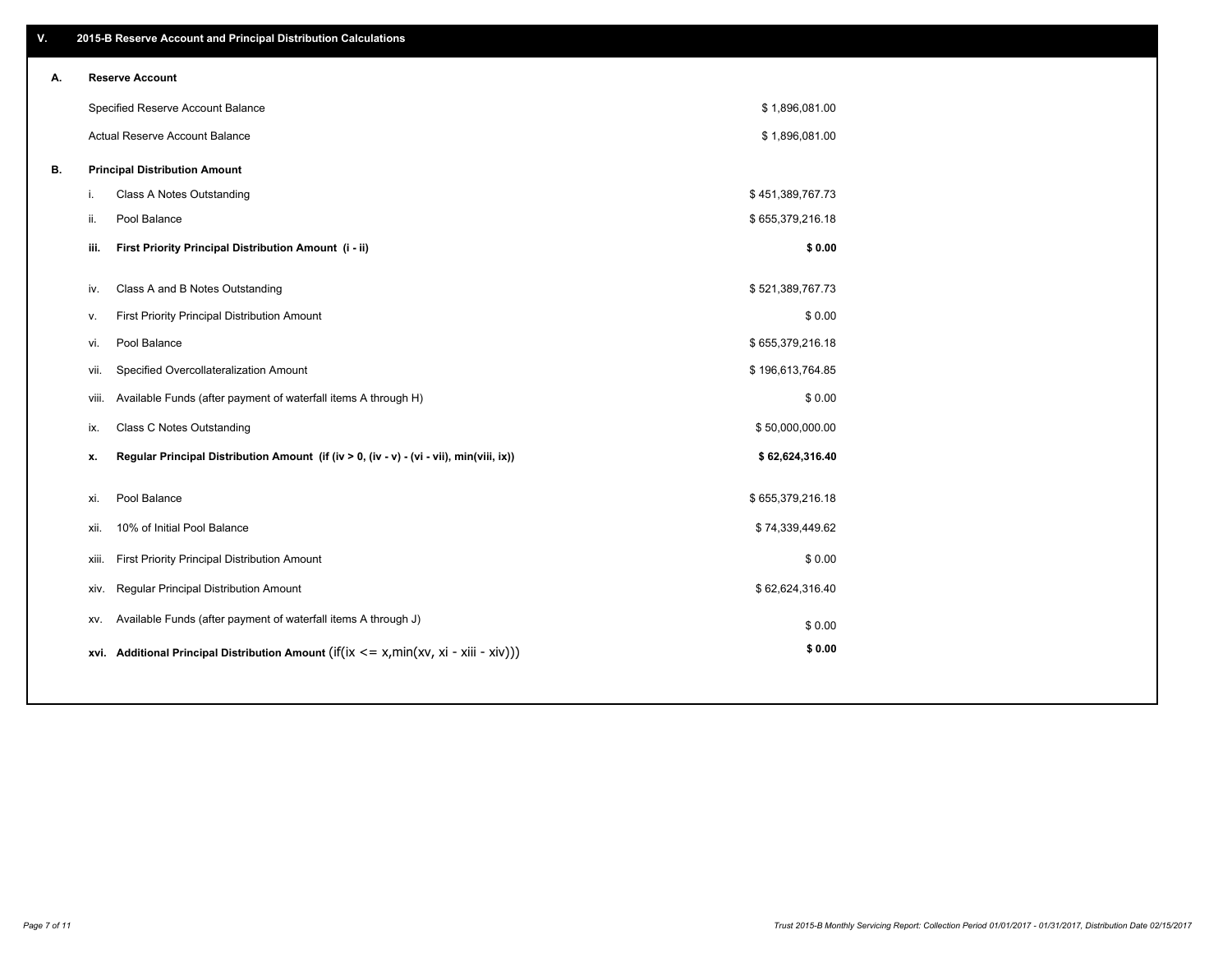|           |                                                         | Paid           | <b>Funds Balance</b> |
|-----------|---------------------------------------------------------|----------------|----------------------|
|           |                                                         |                |                      |
|           | <b>Total Available Funds</b>                            |                | \$11,635,730.27      |
| A         | <b>Trustee Fees</b>                                     | \$0.00         | \$11,635,730.27      |
| B         | <b>Servicing Fees</b>                                   | \$417,865.06   | \$11,217,865.21      |
| C         | i. Administration Fees                                  | \$8,333.00     | \$11,209,532.21      |
|           | ii. Unreimbursed Administrator Advances plus any Unpaid | \$0.00         | \$11,209,532.21      |
| D         | Class A Noteholders Interest Distribution Amount        | \$883,067.33   | \$10,326,464.88      |
| Ε         | <b>First Priority Principal Payment</b>                 | \$0.00         | \$10,326,464.88      |
| F         | Class B Noteholders Interest Distribution Amount        | \$204,166.67   | \$10,122,298.21      |
| G         | Class C Noteholders Interest Distribution Amount        | \$187,500.00   | \$9,934,798.21       |
| н         | <b>Reinstatement Reserve Account</b>                    | \$0.00         | \$9,934,798.21       |
|           | <b>Regular Principal Distribution</b>                   | \$9,934,798.21 | \$0.00               |
| J         | <b>Carryover Servicing Fees</b>                         | \$0.00         | \$0.00               |
| K         | Additional Principal Distribution Amount                | \$0.00         | \$0.00               |
| ч.        | Unpaid Expenses of Trustee                              | \$0.00         | \$0.00               |
| М         | Unpaid Expenses of Administrator                        | \$0.00         | \$0.00               |
| ${\sf N}$ | Remaining Funds to the Residual Certificateholders      | \$0.00         | \$0.00               |

### **Waterfall Conditions**

|      | Pool Balance                                                                     | \$655,379,216.18 |  |
|------|----------------------------------------------------------------------------------|------------------|--|
|      | Class A and B Notes Outstanding                                                  | \$521,389,767.73 |  |
| iii. | Class C Noteholders' Interest Distribution Ratio (i / ii)                        | 125.70%          |  |
| iv.  | Minimum Ratio                                                                    | 110.00%          |  |
| V.   | Is the Class C Noteholders' Interest Distribution Condition Satisfied (iii > iv) |                  |  |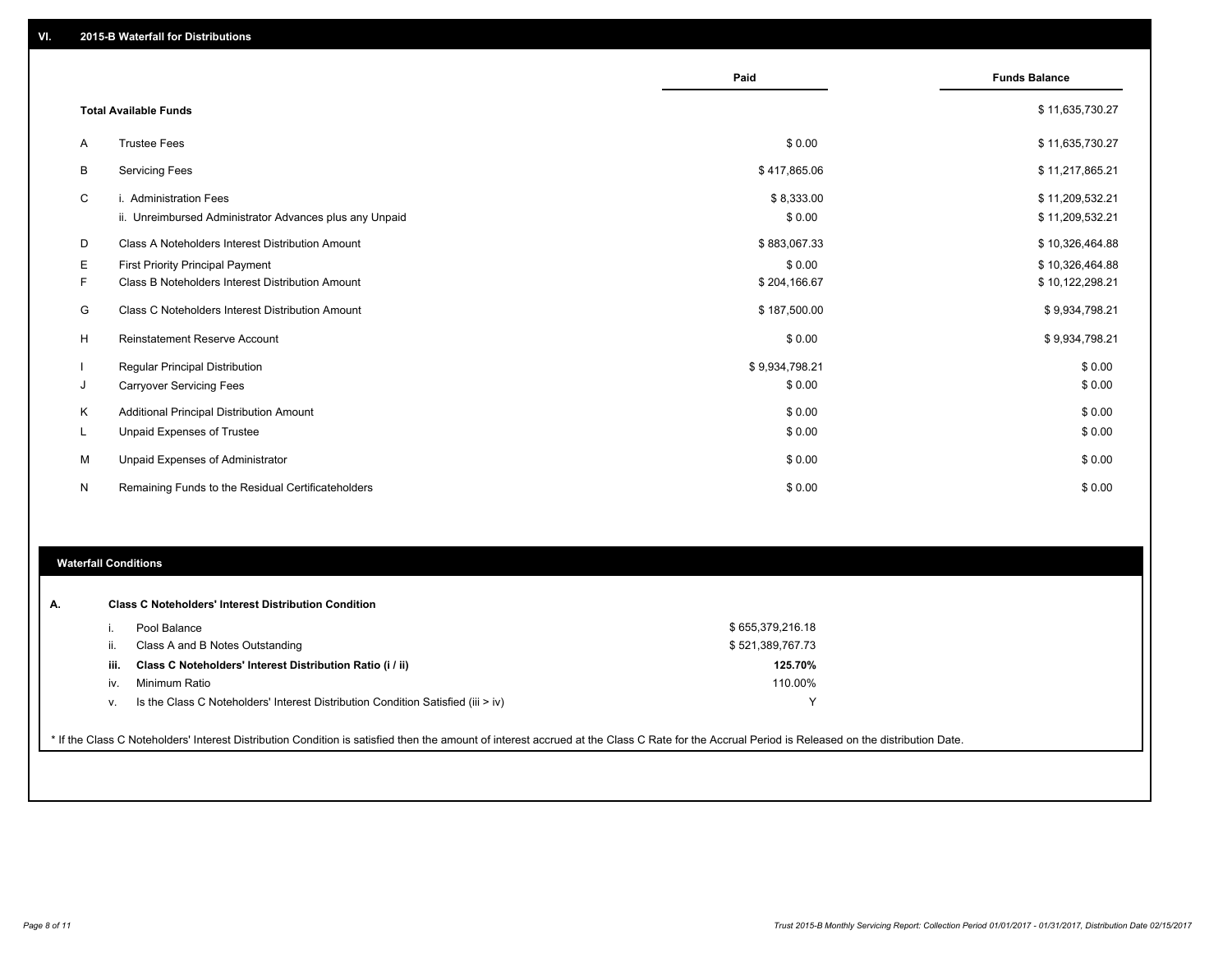| A1<br>A2B<br>A <sub>2</sub> A<br>78448QAA6<br>78448QAB4<br>78448QAC2<br>\$94,389,767.73<br>\$90,000,000.00<br>\$192,000,000.00<br><b>LIBOR</b><br><b>LIBOR</b><br><b>FIXED</b><br>0.70%<br>2.98%<br>1.20%<br>1 NEW YORK BUSINESS DAY<br>1 NEW YORK BUSINESS DAY<br>1 NEW YORK BUSINESS DAY<br>1/17/2017<br>1/15/2017<br>1/17/2017<br>2/15/2017<br>2/15/2017<br>2/15/2017<br>0.08055556<br>0.08333333<br>0.08055556<br>1.46722%<br>2.98000%<br>1.96722%<br>0.001181927<br>0.002483333<br>0.001584705<br>\$111,561.84<br>\$476,800.00<br>\$142,623.45<br>$\mathcal{S}$ -<br>$\mathsf{\$}$ -<br>$\mathsf{\$}$ -<br>\$111,561.84<br>\$476,800.00<br>\$142,623.45<br>\$111,561.84<br>\$142,623.45<br>\$476,800.00<br>$\mathsf{\$}$ -<br>$\mathsf{\$}$ -<br>$S -$<br>$\mathsf{\$}$ -<br>$\mathsf{\$}$ -<br>\$9,934,798.21<br>\$84,454,969.52<br>\$192,000,000.00<br>\$90,000,000.00 | <b>Distribution Amounts</b>                                |             |             |             |
|-------------------------------------------------------------------------------------------------------------------------------------------------------------------------------------------------------------------------------------------------------------------------------------------------------------------------------------------------------------------------------------------------------------------------------------------------------------------------------------------------------------------------------------------------------------------------------------------------------------------------------------------------------------------------------------------------------------------------------------------------------------------------------------------------------------------------------------------------------------------------------|------------------------------------------------------------|-------------|-------------|-------------|
|                                                                                                                                                                                                                                                                                                                                                                                                                                                                                                                                                                                                                                                                                                                                                                                                                                                                               |                                                            |             |             |             |
|                                                                                                                                                                                                                                                                                                                                                                                                                                                                                                                                                                                                                                                                                                                                                                                                                                                                               | Cusip/Isin                                                 |             |             |             |
|                                                                                                                                                                                                                                                                                                                                                                                                                                                                                                                                                                                                                                                                                                                                                                                                                                                                               | <b>Beginning Balance</b>                                   |             |             |             |
|                                                                                                                                                                                                                                                                                                                                                                                                                                                                                                                                                                                                                                                                                                                                                                                                                                                                               | Index                                                      |             |             |             |
|                                                                                                                                                                                                                                                                                                                                                                                                                                                                                                                                                                                                                                                                                                                                                                                                                                                                               | Spread/Fixed Rate                                          |             |             |             |
|                                                                                                                                                                                                                                                                                                                                                                                                                                                                                                                                                                                                                                                                                                                                                                                                                                                                               | Record Date (Days Prior to Distribution)                   |             |             |             |
|                                                                                                                                                                                                                                                                                                                                                                                                                                                                                                                                                                                                                                                                                                                                                                                                                                                                               | <b>Accrual Period Begin</b>                                |             |             |             |
|                                                                                                                                                                                                                                                                                                                                                                                                                                                                                                                                                                                                                                                                                                                                                                                                                                                                               | <b>Accrual Period End</b>                                  |             |             |             |
|                                                                                                                                                                                                                                                                                                                                                                                                                                                                                                                                                                                                                                                                                                                                                                                                                                                                               | Daycount Fraction                                          |             |             |             |
|                                                                                                                                                                                                                                                                                                                                                                                                                                                                                                                                                                                                                                                                                                                                                                                                                                                                               | Interest Rate*                                             |             |             |             |
|                                                                                                                                                                                                                                                                                                                                                                                                                                                                                                                                                                                                                                                                                                                                                                                                                                                                               | <b>Accrued Interest Factor</b>                             |             |             |             |
|                                                                                                                                                                                                                                                                                                                                                                                                                                                                                                                                                                                                                                                                                                                                                                                                                                                                               | <b>Current Interest Due</b>                                |             |             |             |
|                                                                                                                                                                                                                                                                                                                                                                                                                                                                                                                                                                                                                                                                                                                                                                                                                                                                               | Interest Shortfall from Prior Period Plus Accrued Interest |             |             |             |
|                                                                                                                                                                                                                                                                                                                                                                                                                                                                                                                                                                                                                                                                                                                                                                                                                                                                               | <b>Total Interest Due</b>                                  |             |             |             |
|                                                                                                                                                                                                                                                                                                                                                                                                                                                                                                                                                                                                                                                                                                                                                                                                                                                                               | <b>Interest Paid</b>                                       |             |             |             |
|                                                                                                                                                                                                                                                                                                                                                                                                                                                                                                                                                                                                                                                                                                                                                                                                                                                                               | <b>Interest Shortfall</b>                                  |             |             |             |
|                                                                                                                                                                                                                                                                                                                                                                                                                                                                                                                                                                                                                                                                                                                                                                                                                                                                               | <b>Principal Paid</b>                                      |             |             |             |
|                                                                                                                                                                                                                                                                                                                                                                                                                                                                                                                                                                                                                                                                                                                                                                                                                                                                               | <b>Ending Principal Balance</b>                            |             |             |             |
|                                                                                                                                                                                                                                                                                                                                                                                                                                                                                                                                                                                                                                                                                                                                                                                                                                                                               | Paydown Factor                                             | 0.041918980 | 0.000000000 | 0.000000000 |
| 0.356350082<br>1.000000000<br>1.000000000                                                                                                                                                                                                                                                                                                                                                                                                                                                                                                                                                                                                                                                                                                                                                                                                                                     | <b>Ending Balance Factor</b>                               |             |             |             |

\* Pay rates for Current Distribution. For the interest rates applicable to the next distribution date, please see https://www.salliemae.com/about/investors/data/SMBabrate.txt.

**VII. 2015-B Distributions**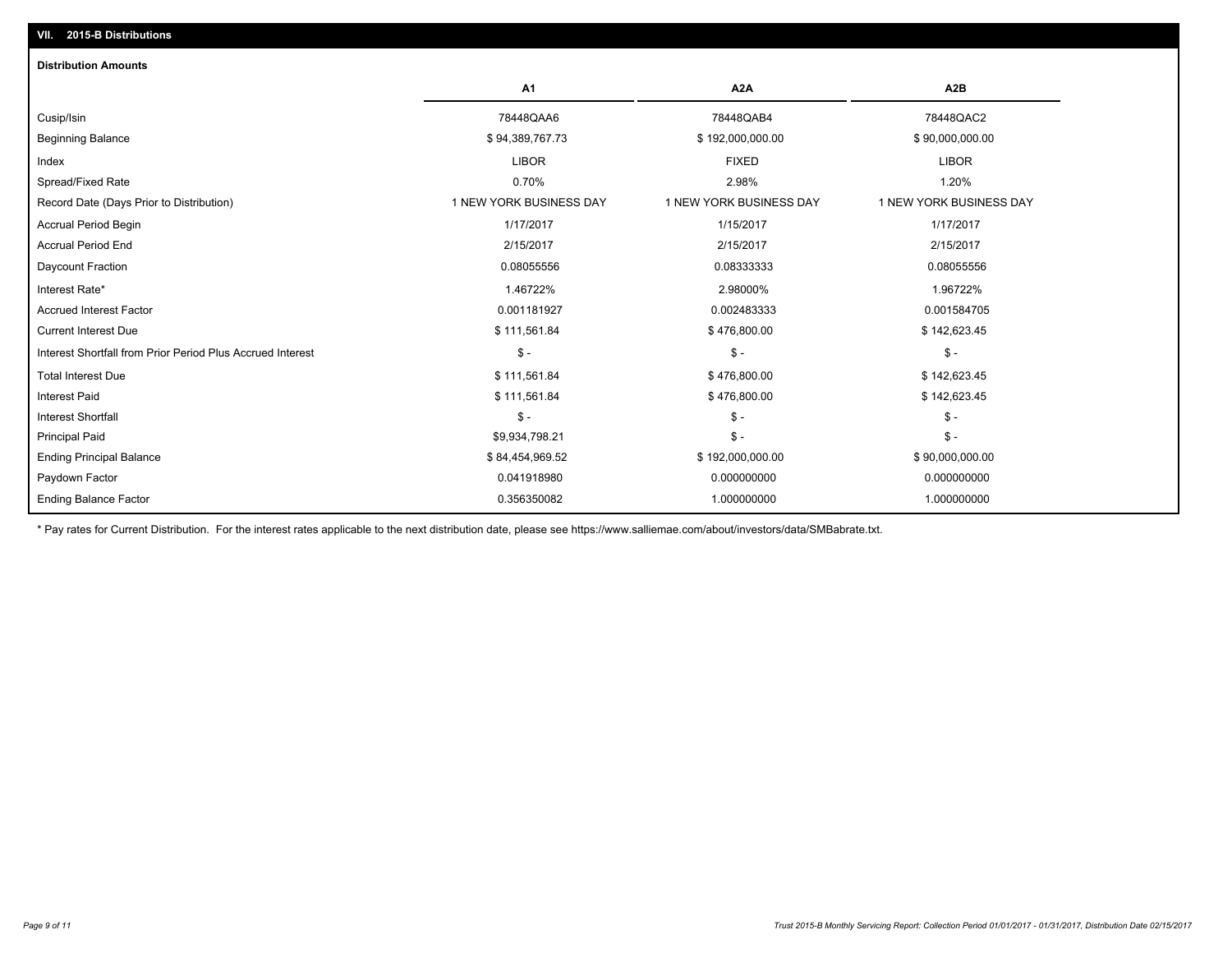| <b>Distribution Amounts</b>                                |                         |                         |                         |
|------------------------------------------------------------|-------------------------|-------------------------|-------------------------|
|                                                            | A <sub>3</sub>          | в                       | С                       |
| Cusip/Isin                                                 | 78448QAD0               | 78448QAE8               | 78448QAF5               |
| <b>Beginning Balance</b>                                   | \$75,000,000.00         | \$70,000,000.00         | \$50,000,000.00         |
| Index                                                      | <b>LIBOR</b>            | <b>FIXED</b>            | <b>FIXED</b>            |
| Spread/Fixed Rate                                          | 1.75%                   | 3.50%                   | 4.50%                   |
| Record Date (Days Prior to Distribution)                   | 1 NEW YORK BUSINESS DAY | 1 NEW YORK BUSINESS DAY | 1 NEW YORK BUSINESS DAY |
| <b>Accrual Period Begin</b>                                | 1/17/2017               | 1/15/2017               | 1/15/2017               |
| <b>Accrual Period End</b>                                  | 2/15/2017               | 2/15/2017               | 2/15/2017               |
| Daycount Fraction                                          | 0.08055556              | 0.08333333              | 0.08333333              |
| Interest Rate*                                             | 2.51722%                | 3.50000%                | 4.50000%                |
| <b>Accrued Interest Factor</b>                             | 0.002027761             | 0.002916667             | 0.003750000             |
| <b>Current Interest Due</b>                                | \$152,082.04            | \$204,166.67            | \$187,500.00            |
| Interest Shortfall from Prior Period Plus Accrued Interest | $\mathsf{\$}$ -         | $\mathsf{\$}$ -         | $\mathsf{\$}$ -         |
| <b>Total Interest Due</b>                                  | \$152,082.04            | \$204,166.67            | \$187,500.00            |
| <b>Interest Paid</b>                                       | \$152,082.04            | \$204,166.67            | \$187,500.00            |
| <b>Interest Shortfall</b>                                  | $\mathsf{\$}$ -         | $S -$                   | $\mathsf{\$}$ -         |
| <b>Principal Paid</b>                                      | $\mathsf{\$}$ -         | $S -$                   | $\mathsf{\$}$ -         |
| <b>Ending Principal Balance</b>                            | \$75,000,000.00         | \$70,000,000.00         | \$50,000,000.00         |
| Paydown Factor                                             | 0.000000000             | 0.000000000             | 0.000000000             |
| <b>Ending Balance Factor</b>                               | 1.000000000             | 1.000000000             | 1.000000000             |

\* Pay rates for Current Distribution. For the interest rates applicable to the next distribution date, please see https://www.salliemae.com/about/investors/data/SMBabrate.txt.

**VII. 2015-B Distributions**